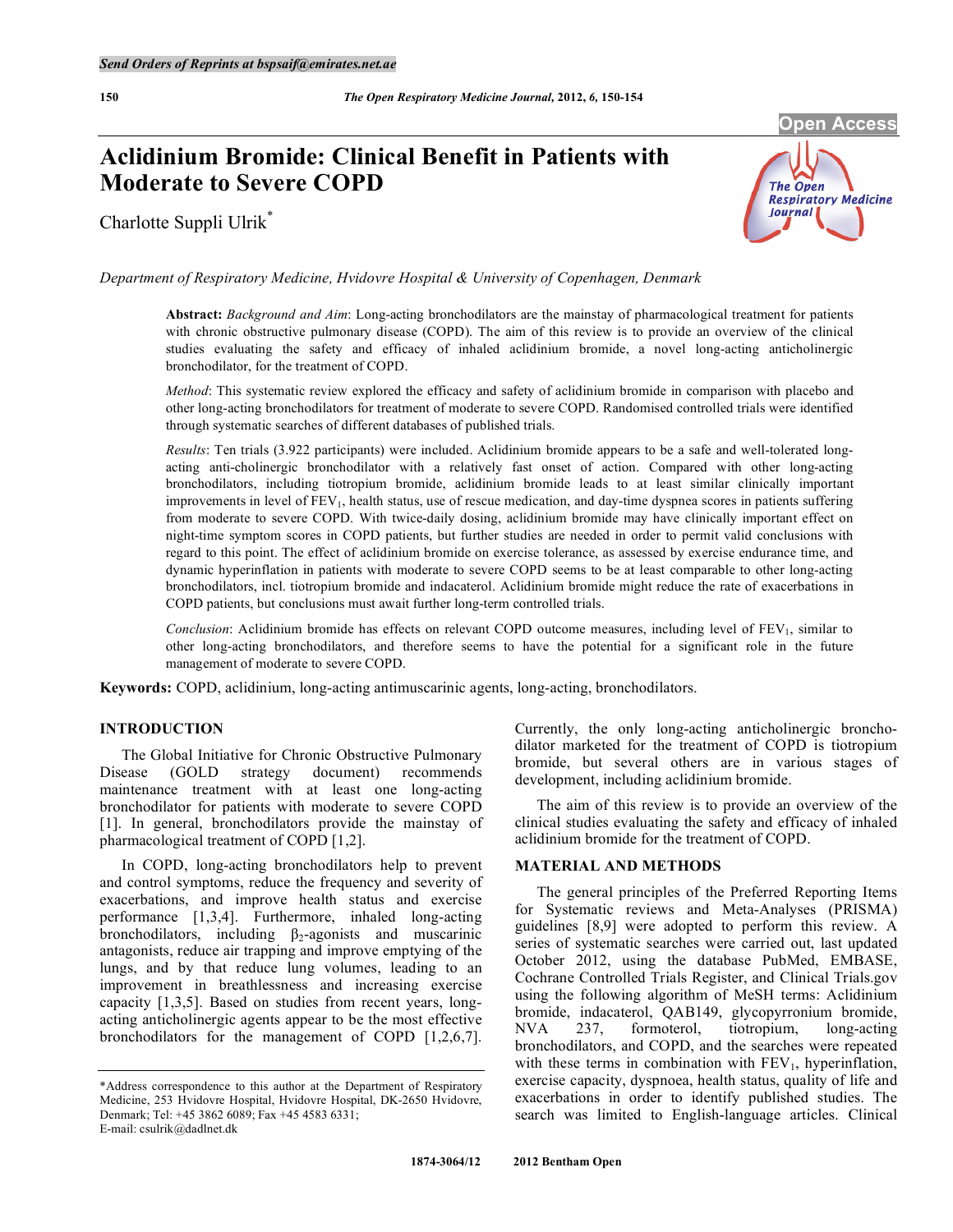trials published solely in abstract form were excluded because the methods and results could not be fully assessed.

 To be included, studies had to meet all the following criteria: 1) published in peer-reviewed journal, 2) randomised controlled trial, 2) inclusion of adults aged  $> 40$ years with stable moderate to severe COPD according to the Global Obstructive Lung Disease (GOLD) strategy document (1) or American Thoracic Society/European Respiratory Society (ATS/ERS) guideline criteria, 3) comparison of inhaled aclidinium bromide with placebo, tiotropium bromide, indacaterol, salmeterol, formoterol, or glycopyrronium bromide, and 4) report at least one of the following outcomes: onset of action, trough  $FEV<sub>1</sub>$  (24 hours post-dosing) at the end of the treatment period, peak change in  $FEV<sub>1</sub>$ , inspiratory capacity, exercise capacity, health status assessed with the St. George Respiratory Questionnaire (SGRQ), use of rescue medication, symptom relief (assessed

with the transitional dyspnoea index), and exacerbations.

 A meta-analysis was not included in the present review, primarily due to the limited number of published clinical trials fulfilling the inclusion criteria.

## **RESULTS**

 Of the 114 potential relevant citations identified, 10 trials fulfilled the inclusion criteria (3.922 participants). Participants were stable, but symptomatic at baseline and fulfilled the spirometric criteria for moderate to severe COPD. All included studies were multicentre, randomised controlled trials sponsored by a single pharmaceutical company (Table **1**). Three studies compared aclidinium bromide with tiotropium bromide (and placebo), six studies with placebo, and one study with formoterol.

**Table 1. Characteristics of Included Aclidinium Bromide Studies in Patients with Moderate to Severe COPD** 

| <b>Study</b>        | <b>Duration</b><br>(Weeks) | No. of<br><b>Subjects</b> | <b>Males</b><br>(%) | Mean<br>Age<br>(Years) | <b>Mean Baseline</b><br>$FEV1$ %pred | <b>Smoking History</b><br>(Pack-Yrs) | <b>Drug and Dose</b>                                                                                                          | <b>Main Outcome</b>                          |
|---------------------|----------------------------|---------------------------|---------------------|------------------------|--------------------------------------|--------------------------------------|-------------------------------------------------------------------------------------------------------------------------------|----------------------------------------------|
| Vestbo et al. [9]   | $\overline{\phantom{a}}$   | 115                       | 69                  | 63                     | 43                                   | 48                                   | Acli# $200 \mu g$<br>Tiot <sup>¤</sup> 18 μg<br>Plac*                                                                         | Onset of<br>bronchodilation                  |
| Jones et al. $[10]$ | 52                         | 843<br>804                | 79<br>62            | 62<br>65               | 53<br>50                             | 39<br>58                             | Acli# $200 \mu g$<br>Plac*                                                                                                    | Trough FEV <sub>1</sub> at<br>week 12 and 28 |
| Joos et al. [12]    | $\blacksquare$             | 17                        | 100                 | 64                     | 49                                   | 44                                   | Acli# 100 μg<br>Acli# $300 \mu g$<br>Acli# $900 \mu g$<br>Plac <sup>*</sup>                                                   | Area under the<br>FEV <sub>1</sub> curve     |
| Chanez et al. [13]  | $\overline{4}$             | 464                       | 83                  | 62                     | 48                                   | 45                                   | Acli# $25 \mu g$<br>Acli# $50 \mu$ g<br>Acli $\alpha$ 100 µg<br>Acli# $200 \mu$ g<br>Acli# 400 μg<br>Tiot $18 \mu g$<br>Plac* | Trough FEV <sub>1</sub> on<br>day 29         |
| Singh et al. [14]   | $\mathbf{1}$               | 79                        | 59                  | 61                     | 54                                   | 51                                   | Acli# $100 \mu g$<br>Acli# $200 \mu$ g<br>Acli# $400 \mu$ g<br>Form& 12 µg<br>Plac*                                           | Area under the<br>FEV <sub>1</sub> curve     |
| Fuhr et al. [15]    | $\overline{2}$             | 30                        | 63                  | 58                     | 56                                   | 41                                   | Acli# $400 \mu$ g<br>Tiot $\alpha$ 8 $\mu$<br>Plac*                                                                           | Area under the<br>$FEV1 curve (0-$<br>12/12h |
| Kerwin et al. [16]  | 12                         | 561                       | 53                  | 64                     | 54                                   | 54                                   | Acli# $200 \mu g$<br>Acli# $400 \mu g$<br>Plac*                                                                               | Trough FEV <sub>1</sub>                      |
| Jones et al. [17]   | 24                         | 828                       | 67                  | 62                     | 53                                   | 40                                   | Acli# $200 \mu g$<br>Acli# $400 \mu g$<br>Plac*                                                                               | Trough FEV <sub>1</sub>                      |
| Maltais et al. [18] | 6                          | 181                       | 58                  | 65                     | 51                                   | 55                                   | Acli# $200 \mu g$<br>Plac*                                                                                                    | Exercise<br>endurance time                   |

# Aclidinium bromide, ¤ Tiotropium bromide, \*Placebo, and &Formoterol.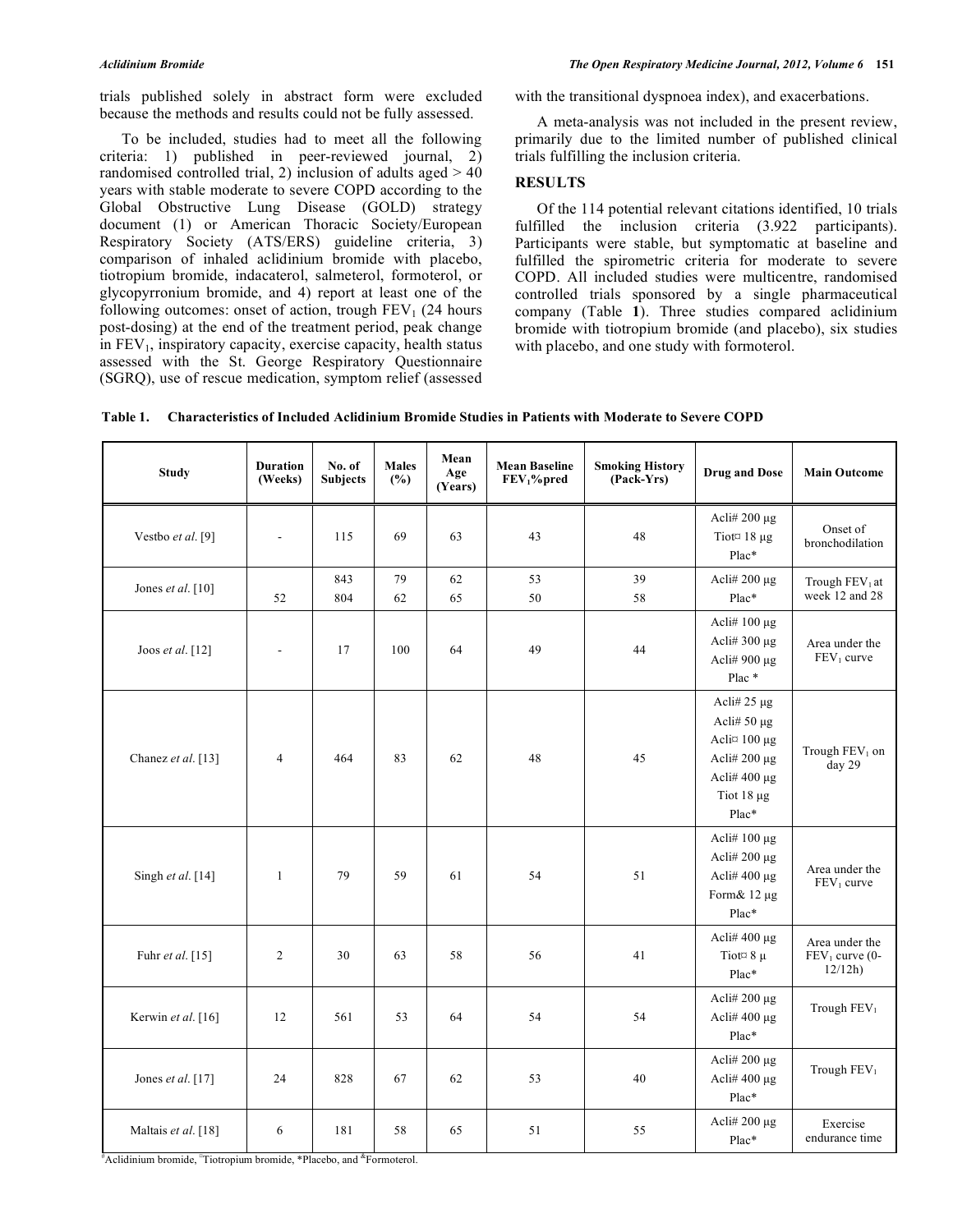#### **Onset of Action and Safety Profile**

 Vestbo *et al.* [10] studied, in a double-blind, doubledummy, cross-over design, the percentage of patients with an increase in  $FEV_1 \ge 10\%$  above baseline at 30 minutes post dose. Significantly more patients reached the end-point with aclidinium and tiotropium *vs* placebo (49.5% and 51.8% *vs* 13.8%; p<0.0001); and aclidinium and tiotropium significantly improved  $FEV_1$  compared with placebo at all measured points from 10 minutes to 3 hours post-dose. The rate of onset of bronchodilation of aclidinium is, based on the present study, at least as fast as for tiotropium.

 The safety profile of aclidinium bromide was studied based on pooled data from ACCLAIM/COPD I and ACCLAIM /COPD II by Jones *et al.* [10]. The overall incidence of adverse events was similar in the aclidinium and placebo groups, apart from a higher frequency of dry mouth in the groups treated with aclidinium. In the clinical studies published so far cardiac and vascular disorders were reported at a similar frequency in the aclidinium and placebo groups [11,12].

#### $FEV<sub>1</sub>$

 The study by Joos *et al*. [13] enrolled patients with an  $FEV<sub>1</sub> < 65%$  of predicted value and bronchodilator reversibility > 12% and 200mL. The mean area under the  $FEV<sub>1</sub>$  curve (primaru outcome) over the 0-24 h time interval was 1.58 L for placebo, and 1.72 L, 1.79 L, and 1.82 L for aclidinium 100, 300, 900 μg, respectively (p<0.001 *vs* placebo, all doses). The authors concluded that aclidinium bromide 100-900 μg produces sustained bronchodilatation over 24 h in patients with moderate to severe COPD. In keeping with this, the ACCLAIM/COPD I and ACCLAIM/COPD II published by Jones *et al*. [11] revealed a trough  $FEV<sub>1</sub>$  at 12 and 28 weeks of aclidinium bromide versus *vs* placebo of 61 ml and 67 ml (both  $p<0.001$ ), and 63 ml and 59 ml (both  $p<0.001$ ), respectively, in the two studies.

 Chanez *et al*. [14] aimed at establishing the optimal dose of aclidinium bromide in COPD patients with an  $FEV<sub>1</sub>$  of 30 to 65%pred. Aclidinium bromide at doses of 200 μg and 400 μg and tiotropium bromide were statistically significant more effective than placebo in increasing through  $FEV<sub>1</sub>$  at day 29. Adjusted mean differences compared with placebo in through FEV<sub>1</sub> for aclidinium were 148 ml (200 μg) and 128 ml (400 μg), and for tiotropium 161 ml. In line with this Singh *et al*. [15] studied, in a double-blind, double-dummy, placebo- and active comparator controlled crossover design, the mean change from baseline in  $FEV<sub>1</sub>$  normalised area under the curve  $(AUC)_{0-12}$  on day 7. After 7 days of treatment, aclidinium and formoterol produced statistically significant greater change from baseline in  $FEV<sub>1</sub>$  normalised  $AUC_{0-12}$  *vs* placebo; and, furthermore, the study confirmed the twice-daily aclidinium dosing regimen and aclidinium 200 μg and 400 μg as suitable doses for further investigation. Furthermore, the study by Fuhr *et al*. [16] showed that aclidinium bromide 400 μg twice-daily compared with placebo provided clinically meaningful in 24-h bronkodilatation that generally were comparable to the effect of tiotropium bromide, but with statistically significant differences in favour of aclidinium bromide observed in the night-time period.

 In the ACCORD I/COPD study including COPD patients with a mean baseline FEV<sub>1</sub> of 47 % pred., Kerwin *et al.* [17] showed that Aclidinium bromide 200 μg and 400 μg significantly improved mean  $(95\%CI)$  trough  $FEV<sub>1</sub>$ , compared with placebo, by 86 (45, 127) ml and 124 (83,164) ml, respectively, and peak  $FEV<sub>1</sub>$  by 146 (101, 190) ml and 192 (148, 236) ml, respectively (p< 0.0001).

 From the ATTAIN study of COPD patients with a mean baseline FEV<sub>1</sub> of 53 % pred, Jones *et al.* [18] reported a significant improvement from baseline with aclidinium 200 μg and 400 μg *vs* placebo for trough  $FEV<sub>1</sub>$  (99 and 128 ml;  $p$  < 0.0001) and peak  $FEV_1$  (185 and 209 ml;  $p$  < 0.0001). Furthermore, the observed improvement in peak  $FEV<sub>1</sub>$  on day 1 was comparable with that on week 24.

#### **Exercise Capacity and Hyperinflation**

 Maltais *et al*. [19] investigated exercise capacity in COPD patients with a mean post-bronchodilator  $FEV<sub>1</sub>$ approximately 50% pred, and functional residual capacity  $\geq$ 120%pred. At screening, all patients underwent symptomlimited cycle ergometry with increasing work-load in 10 W increments in order to determine the maximum tolerated workload; and constant work rate cycling exercises at 75% of peak work rate were performed at baseline, day 1, week 3, and week 6 (primary end-point). Patients treated with aclidinium had, compared with placebo, significantly greater improvement in exercise endurance time (mean  $\pm$  SE of 129  $\pm$  31 s for aclidinium *vs* 13  $\pm$  31 s for placebo). Furthermore, the study by Maltais *et al*. [19] also revealed a significant treatment difference from baseline in trough inspiratory capacity (IC) and IC/total lung capacity, and by that suggesting a beneficial effect on dynamic hyperinflation

#### **Health Status, Symptom Relief, and Use of Rescue Medication**

 Chanez *et al*. [14] reported a decrease in the total St. George Respiratory Questionnaire (SGRQ) score, and by that improved, from baseline with all doses of aclidinium. The percentage of patients with meaningful improvement in SGRQ total score  $\geq$  4 points from baseline ranged from 53% in the 400 μg group to 64% in the 100 μg group; the improvements in SGRQ score were mainly due to changes in the symptom and impact components. Data, however, on corresponding improvements among patients treated with placebo and tiotropium, and by that makes it extremely difficult to draw valid conclusions with regard to the effect on health status. Furthermore, statistically significant increases in Transition Dyspnoea Index (TDI) were also reported for aclidinium 100 μg and 400 μg compared with placebo, but no exact data were reported, including whether the minimal clinical significance were reached, and no statistically significant difference compared with placebo were observed in any treatment group in the magnitude of the effort component. Overall, there were no significant differences between active treatment and placebo in the mean number of days with self-reported symptoms of dyspnoea, cough, wheeze, sputum or daily doses of rescue salbutamol. In contrast to this, Singh *et al*. [15] reported that daily use of relief medication was lower with all doses of aclidinium and with formoterol compared with placebo; treatment difference in number of daily puffs of relief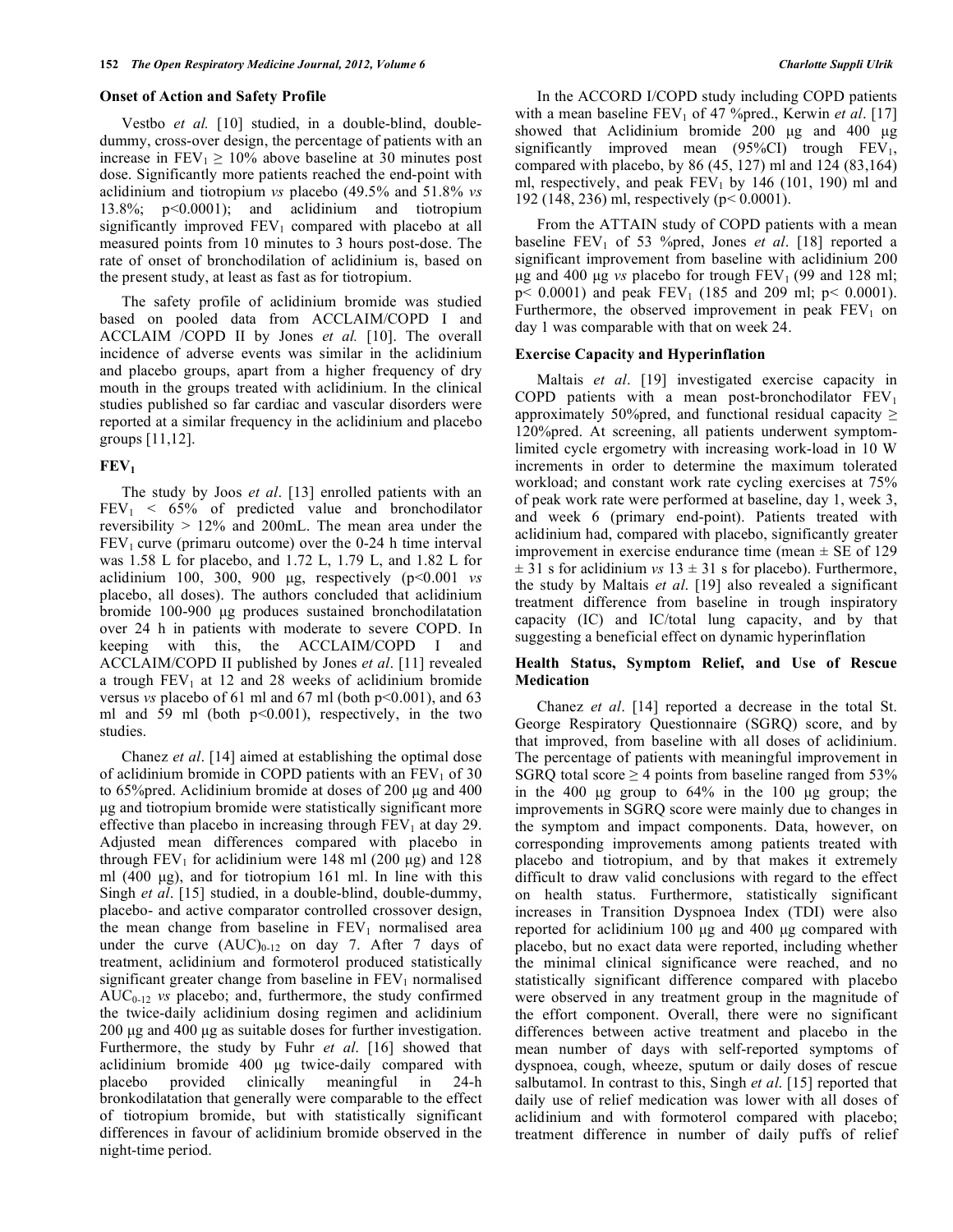medication was up to -0.48 for aclidinium ( $p \le 0.05$ ) and -0.67 for formoterol  $(p<0.05)$ .

 The ACCLAIM/COPD I study [11] showed that significantly more patients receiving aclidinium had an improvement in SGRO total score  $\geq$  4 units compared with placebo at all measured time points, although the percentage of patients achieving this improvement was 48% and 40%, respectively for aclidinium and placebo, appears lower than in the study by Chanez *et al*. [14]. Furthermore, in the ACCLAIM/COPD II study [11], no significant difference in percentage of patients achieving an improvement in SGRQ total score  $\geq$  4 units was found between aclidinium (39%) and placebo (33%) at week 52. In line with this, the ACCLAIM/COPD I study [11] showed that compared with placebo significant more patients treated with aclidinium exceeded the minimal clinical important difference (MCID) for TDI focal score at 52 weeks (aclidinium 56% *vs* placebo 38%; p< 0.0001), whereas no significant difference in TDI focal score was found in the ACCLAIM/COPD II study, possibly due to the very high drop-out rate in the latter study. Overall, no general significant differences between aclidinium and placebo was observed in the two studies reported by Jones *et al*. [11] with regard to daily symptom scores or use of rescue medication. The ATTAIN study [18] showed a significant improvements in health status, assessed by SGRQ, daily use of relief medication, and TDI focal score in patients treated with aclidinium compared with placebo.

Fuhr *et al.* [16] reported a significant decline in use of relief medication with both aclidinium and tiotropium compared with placebo, with no significant difference between aclidinium and tiotropium. Furthermore, compared with placebo, aclidinium significantly reduced breathlessness  $(p=0.026)$  and cough  $(p=0.039)$ ; night-time COPD symptom score, assessed on a scale from 0 to 4, were significantly reduced by aclidinium compared with placebo at day 15 (p=0.049), whereas no significant change was observed with tiotropium [16]. In line with this, the study by Kerwin *et al*. [17] reported a significant reduction in frequency of nighttime symptoms, including breathlessness and wheezing, severity and impact of breathlessness and cough on nighttime activity, impact of breathlessness on early morning activity, and frequency of night-time awakenings.

### **Exacerbations**

 Jones *et al*. [10] reported from the ACCLAIM/COPD II study that fewer in the aclidinium group experienced a moderate (defined as treatment with antibiotics and/or systemic corticosteroid) or severe (defined as hospitalisation) exacerbation compared with those in the placebo group (33% *vs* 40%; p=0.0046); and that aclidinium significantly delayed the time to first moderate or severe exacerbation. However, in the ACCLAIM/COPD I study [10], the proportion of patients having a moderate or severe exacerbation was similar in the aclidinium and placebo groups (27% *vs* 26%). The study by Kerwin *et al*. [17] observed a trend towards a reduction in moderate to severe COPD exacerbation rates with aclidinium compared with placebo, although the study was not powered to assess exacerbation frequency. The ATTAIN study [18] reported, compared with placebo, a

lower rate of exacerbations in patients treated with aclidinium.

#### **DISCUSSION AND CONCLUSION**

 Aclidinium is a potent and selective muscarinic antagonist with subnanomolar affinity for all receptor subtypes  $(M_{1.5})$ . Aclidinium dissociates, like tiotropium, more slowly from the  $M_3$  receptor than it does from the  $M_2$ receptor; the M<sub>3</sub> t<sub>1/2</sub> is approximately 6 times its M<sub>2</sub> t<sub>1/2</sub>, and by that providing bronchodilatation *via* M<sub>3</sub> blockage long after its less desirable  $M<sub>2</sub>$  effects, such as tachycardia [20].

 Regarding inhaled anti-muscarinic agents and risk of major cardiovascular events meta-analysis of previously published studies suggest an increased risk of cardiovascular death, myocardial infarction and stroke in COPD patients treated with inhaled anti-cholinergic drugs [12], but conclusions regarding this point awaits on-going prospective studies. However, with regard to aclidinium bromide, the clinical studies published so far have reported cardiac and vascular disorders at a similar frequency in the aclidinium and placebo groups [11], similar to what have previously been reported from other studies of long-acting antimuscarinic agents in patients with COPD [6,12,21].

 Aclidinium bromide is, based on the available evidence, a safe and well-tolerated long-acting anti-cholinergic bronchodilator with a relatively fast onset of action. In patients suffering from COPD, aclidinium bromide has clinically important effects on level of  $FEV<sub>1</sub>$ , health status, use of relief medication, and day-time dyspnea scores. Aclidinium bromide may have clinically important effect, with twice-daily dosing, on night-time symptom scores in COPD patients, but further studies are needed in order to permit conclusions with regard to this point.

 Similar to the study by Maltais *et al*. [18], O'Donnell *et al*. [21] studied exercise endurance time in COPD patients treated with either indacaterol or placebo (mean postbronchodilator  $FEV_1$  approximately 60%pred), and reported a difference between treatment groups in exercise endurance time of 111 s. In line with this, O'Donnell *et al*. [21] have also previously shown a difference between treatment groups in exercise endurance time of 105 s in COPD patients treated with tiotropium *vs* placebo (mean post-bronchodilator  $FEV<sub>1</sub>$ 44%pred). Although the minimal important clinical difference (MCID) in duration of constant work rate cycle ergometry is not definitively established, the MCID proposed by Casaburi [22] is 105 s. The effect of treatment with aclidinium in COPD on exercise endurance time therefore seems to at least comparable to the effect of other long-acting bronchodilators. In keeping with the study by Maltais *et al*. [19], studies by O'Donnell *et al*. [20, 21] of indacaterol and tiotropium, respectively, have previously shown an improvement in IC and IC/total lung capacity ratio, and the study by Maltais *et al*. [18], therefore, further supports the assumption that long-acting bronchodilators have a beneficial effect on dynamic hyperinflation in patient s with COPD. The treatment effect of aclidinium bromide on exercise tolerance, as assessed by exercise endurance time, and dynamic hyperinflation in patients with moderate to severe COPD seems, although based on limited evidence, to be at least comparable to other long-acting bronchodilators, incl. tiotropium bromide and indacaterol.